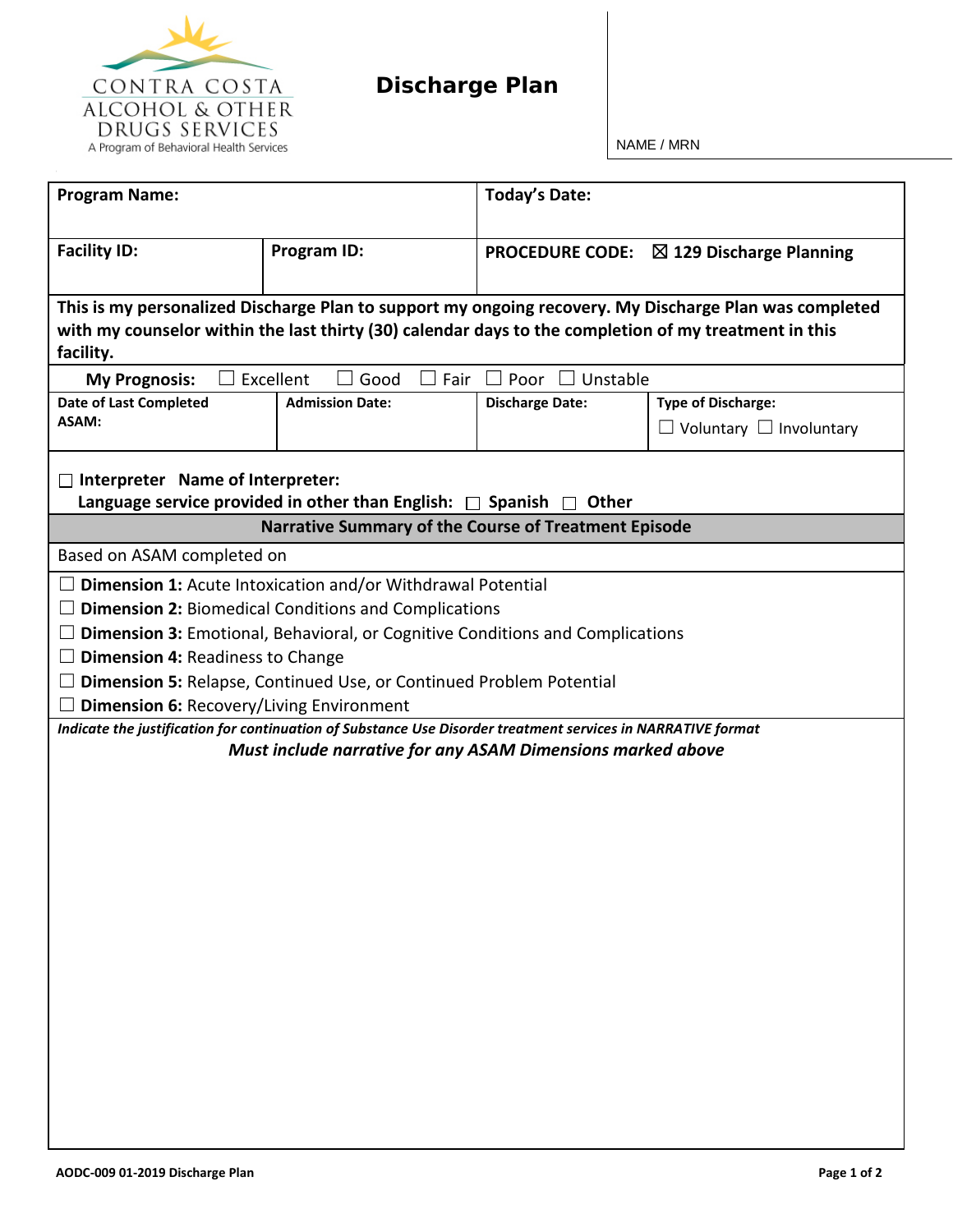NAME / MRN

| Description of relapse triggers and plan to avoid relapse when confronted with each trigger: |  |                           |  |               |  |  |
|----------------------------------------------------------------------------------------------|--|---------------------------|--|---------------|--|--|
| <b>MY RELAPSE TRIGGERS ARE</b>                                                               |  | <b>MY RELAPSE PLAN IS</b> |  |               |  |  |
|                                                                                              |  |                           |  |               |  |  |
|                                                                                              |  |                           |  |               |  |  |
|                                                                                              |  |                           |  |               |  |  |
|                                                                                              |  |                           |  |               |  |  |
|                                                                                              |  |                           |  |               |  |  |
| <b>MY SUPPORT PLAN</b>                                                                       |  |                           |  |               |  |  |
| <b>Mark as Appropriate:</b>                                                                  |  |                           |  |               |  |  |
| $\Box$ Linked to Medical Care                                                                |  |                           |  |               |  |  |
| $\Box$ Linked to Mental Health Services                                                      |  |                           |  |               |  |  |
| □ Aftercare Group                                                                            |  |                           |  |               |  |  |
| □ Linked to Recovery Support Specialist Name of RSS: ___________________________             |  |                           |  |               |  |  |
| $\Box$ Linked to Sponsor                                                                     |  |                           |  |               |  |  |
| $\Box$ Relapse Prevention Group                                                              |  |                           |  |               |  |  |
| $\Box$ 12 Step Group                                                                         |  |                           |  |               |  |  |
| $\Box$ Linked to Mentor                                                                      |  |                           |  |               |  |  |
| $\Box$ Linked to Spiritual Advisor                                                           |  |                           |  |               |  |  |
| $\Box$ Linked to Faith Based Support                                                         |  |                           |  |               |  |  |
| $\Box$ Social Activities                                                                     |  |                           |  |               |  |  |
| □ Community Volunteer Services                                                               |  |                           |  |               |  |  |
| $\Box$ Other                                                                                 |  |                           |  |               |  |  |
| <b>MEDICATION</b>                                                                            |  | <b>DOSE/FREQUENCY</b>     |  | <b>REASON</b> |  |  |
|                                                                                              |  |                           |  |               |  |  |
|                                                                                              |  |                           |  |               |  |  |
|                                                                                              |  |                           |  |               |  |  |
|                                                                                              |  |                           |  |               |  |  |
|                                                                                              |  |                           |  |               |  |  |

## **Based on my most recent treatment experience and to continue my recovery journey, I agree to the following:**

|                                                                                        | I WILL MEET WITH SPONSOR, MENTOR, SPIRITUAL ADVISOR, RECOVERY SUPPORT SPECIALIST, OR OTHER SUPPORT: |
|----------------------------------------------------------------------------------------|-----------------------------------------------------------------------------------------------------|
| I will meet with my Support Person: $\square$ Daily $\square$ Weekly $\square$ Monthly |                                                                                                     |

## PEOPLE I WILL CALL IF I FEEL LIKE USING OR BEHAVING IN WAYS THAT JEOPARDIZE MYSELF OR OTHERS**:**

□ If I need help, I will call my Recovery Support Specialist using the number provided today

| <b>Name of Person</b> | <b>Telephone Number</b> |
|-----------------------|-------------------------|
|                       |                         |
|                       |                         |
|                       |                         |